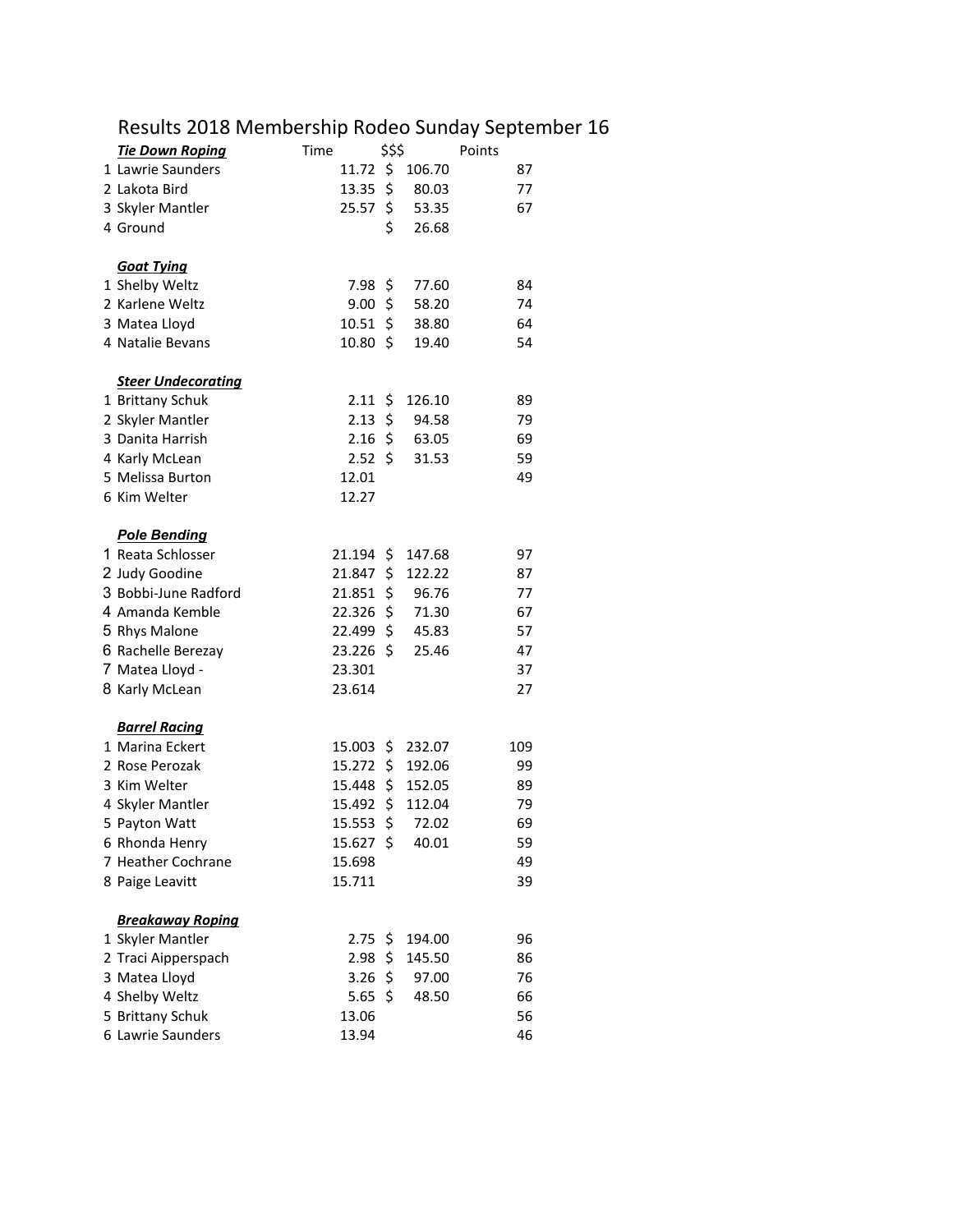|     | <u>Team Roping</u>                 |           |              |     |
|-----|------------------------------------|-----------|--------------|-----|
|     | 1 Traci Aipperspach / Natalie B    | 8.56      | \$<br>232.07 | 109 |
|     | 2 Skyler Mantler / Karly McLea     | 9.74      | \$<br>192.06 | 99  |
|     | 3 Danita Harrish / Brittany Schu   | 10.62     | \$<br>152.05 | 89  |
|     | 4 Dana Cummings / Nadine Jen       | 14.74     | \$<br>112.04 | 79  |
|     | 5 Kim Welter / Jennifer Schuk      | 15.43     | \$<br>72.02  | 69  |
| 6/7 | Kathie McLean / Karly McLea        | 15.47     | \$<br>20.01  | 54  |
|     | 6/7 Reata Schlosser / Bailey Sear: | 15.47     | \$<br>20.01  | 54  |
|     | 8 Matea Lloyd / Cyd Collings       | 18.15     |              | 39  |
|     | <b>Cow Riding</b>                  |           |              |     |
|     | 1 Megan Bergsveinson               | $60$ \$   | 77.60        | 84  |
|     | 2 Katy Praught                     | 58 \$     | 58.20        | 74  |
|     | 3 Aurora Kinzel                    | $51$ \$   | 38.80        | 64  |
|     | 4 Ground                           |           | \$<br>19.40  |     |
|     |                                    |           |              |     |
|     | <b>Junior Pole Bending</b>         |           |              |     |
|     | 1 Brooklyn Bennett                 | 21.407    | \$<br>77.36  | 95  |
|     | 2 Kenda Statham                    | 21.730    | \$<br>64.02  | 85  |
|     | 3 Olivia Walker                    | 21.793    | \$<br>50.68  | 75  |
|     | 4 Brooke Baehl                     | 22.078    | \$<br>37.35  | 65  |
|     | 5 Liv Malone                       | 22.378    | \$<br>24.01  | 55  |
|     | 6 Cayde Clark                      | 23.645    | \$<br>13.34  | 45  |
|     | 7 Allie McCollister                | 24.432    |              | 35  |
|     | 8 Desi Ray Bergen                  | 27.602    |              | 25  |
|     | <b>Junior Barrlel Racing</b>       |           |              |     |
|     | 1 Allie McCollister                | 15.539    | \$<br>77.36  | 95  |
|     | 2 Lexi Kathol                      | 15.576    | \$<br>64.02  | 85  |
|     | 3 Liv Malone                       | 15.844    | \$<br>50.68  | 75  |
|     | 4 Brooklyn Bennett                 | 15.961    | \$<br>37.35  | 65  |
|     | 5 Faythe Bergen                    | 16.064    | \$<br>24.01  | 55  |
|     | 6 Brooke Baehl                     | 16.161    | \$<br>13.34  | 45  |
|     | 7 Kenda Statham                    | 16.242    |              | 35  |
|     | 8 Natalie Baril                    | 17.404    |              | 25  |
|     |                                    |           |              |     |
|     | <b>Junior Breakaway Roping</b>     |           |              |     |
|     | 1 Kenda Statham                    | $2.93$ \$ | 71.78        | 89  |
|     | 2 Olivia Walker                    | 3.27      | \$<br>53.84  | 79  |
|     | 3 Alex McDonald                    | 3.73      | \$<br>35.89  | 69  |
|     | 4 Lexi Kathol                      | 5.09      | \$<br>17.95  | 59  |
|     | <b>Junior Goat Tying</b>           |           |              |     |
|     | 1 Kenda Statham                    | 8.63      | \$<br>83.42  | 91  |
|     | 2 Olivia Walker                    | 10.01     | \$<br>62.57  | 81  |
|     | 3 Alex McDonald                    | 10.14     | \$<br>41.47  | 71  |
|     | 4 Faythe Bergen                    | 12.91     | \$<br>20.86  | 61  |
|     | 5 Hailey Nelson                    | 13.58     |              | 51  |
|     | 6 Brooke Baehl                     | 14.04     |              | 41  |